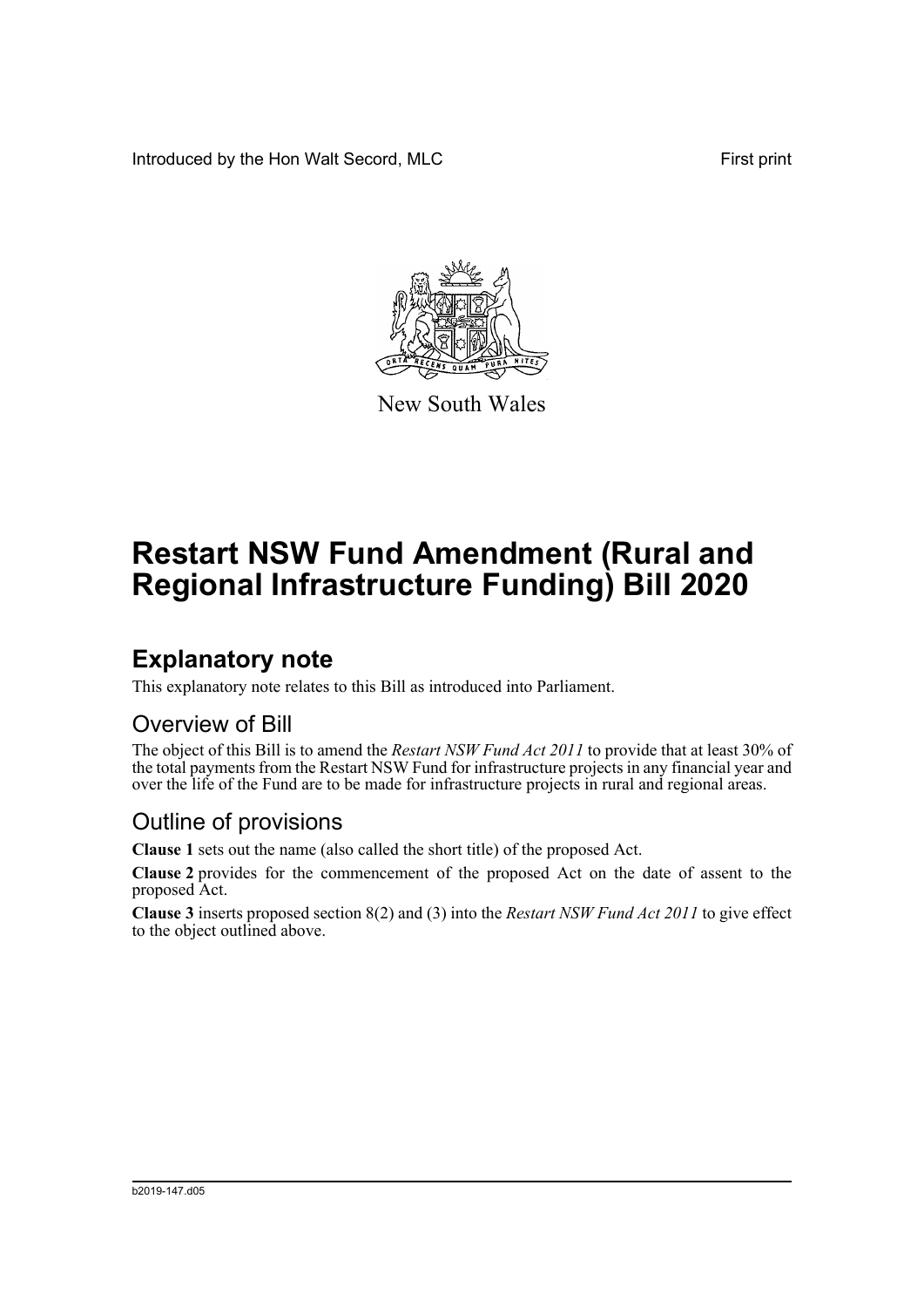Introduced by the Hon Walt Secord, MLC First print

Page



New South Wales

## **Restart NSW Fund Amendment (Rural and Regional Infrastructure Funding) Bill 2020**

### **Contents**

|   |                                              | rage. |
|---|----------------------------------------------|-------|
|   | Name of Act                                  |       |
|   | 2 Commencement                               |       |
| 3 | Amendment of Restart NSW Fund Act 2011 No 32 |       |
|   |                                              |       |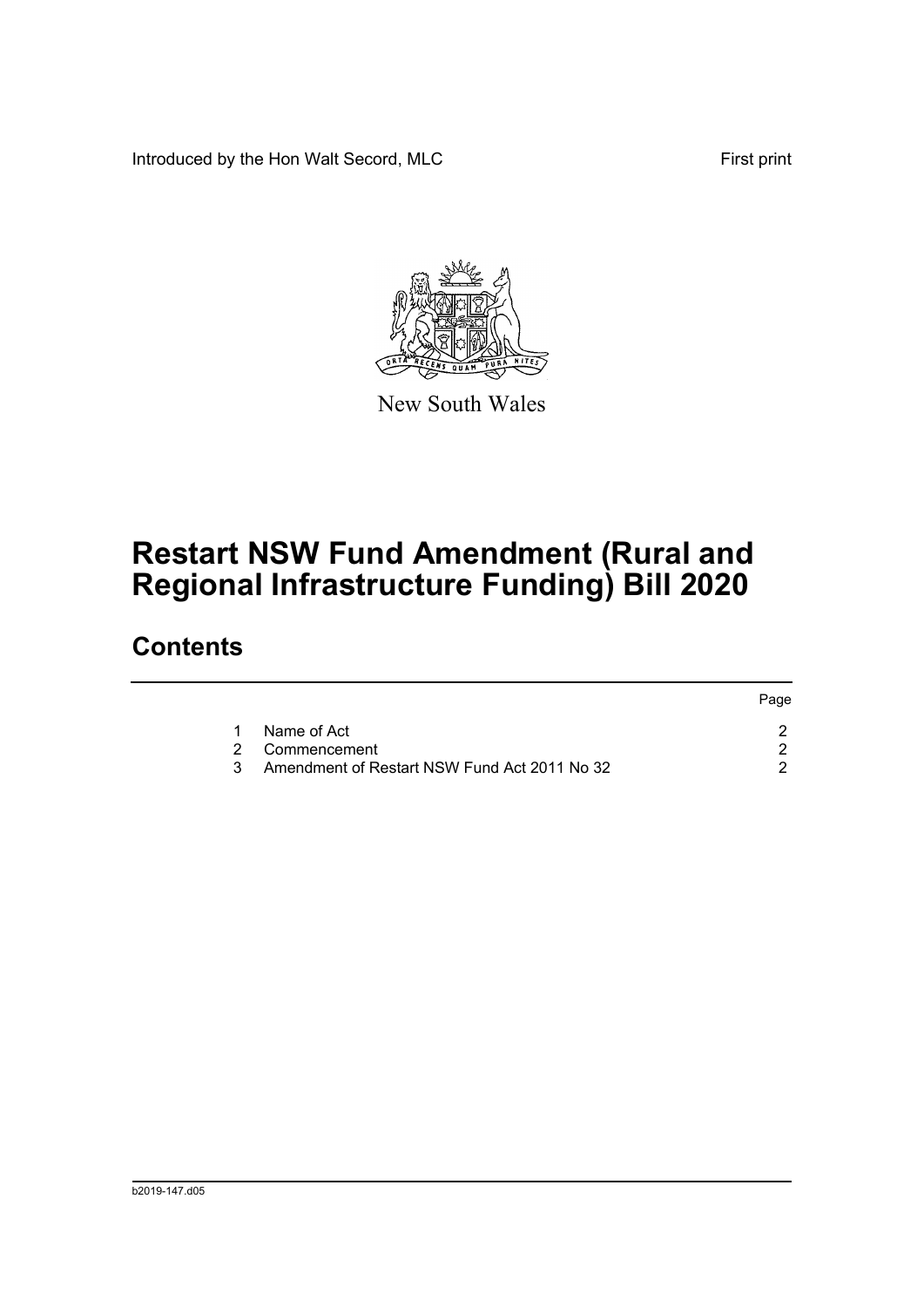

New South Wales

## **Restart NSW Fund Amendment (Rural and Regional Infrastructure Funding) Bill 2020**

No , 2020

#### **A Bill for**

An Act to amend the *Restart NSW Fund Act 2011* to make further provision regarding funding for infrastructure projects in rural and regional areas.